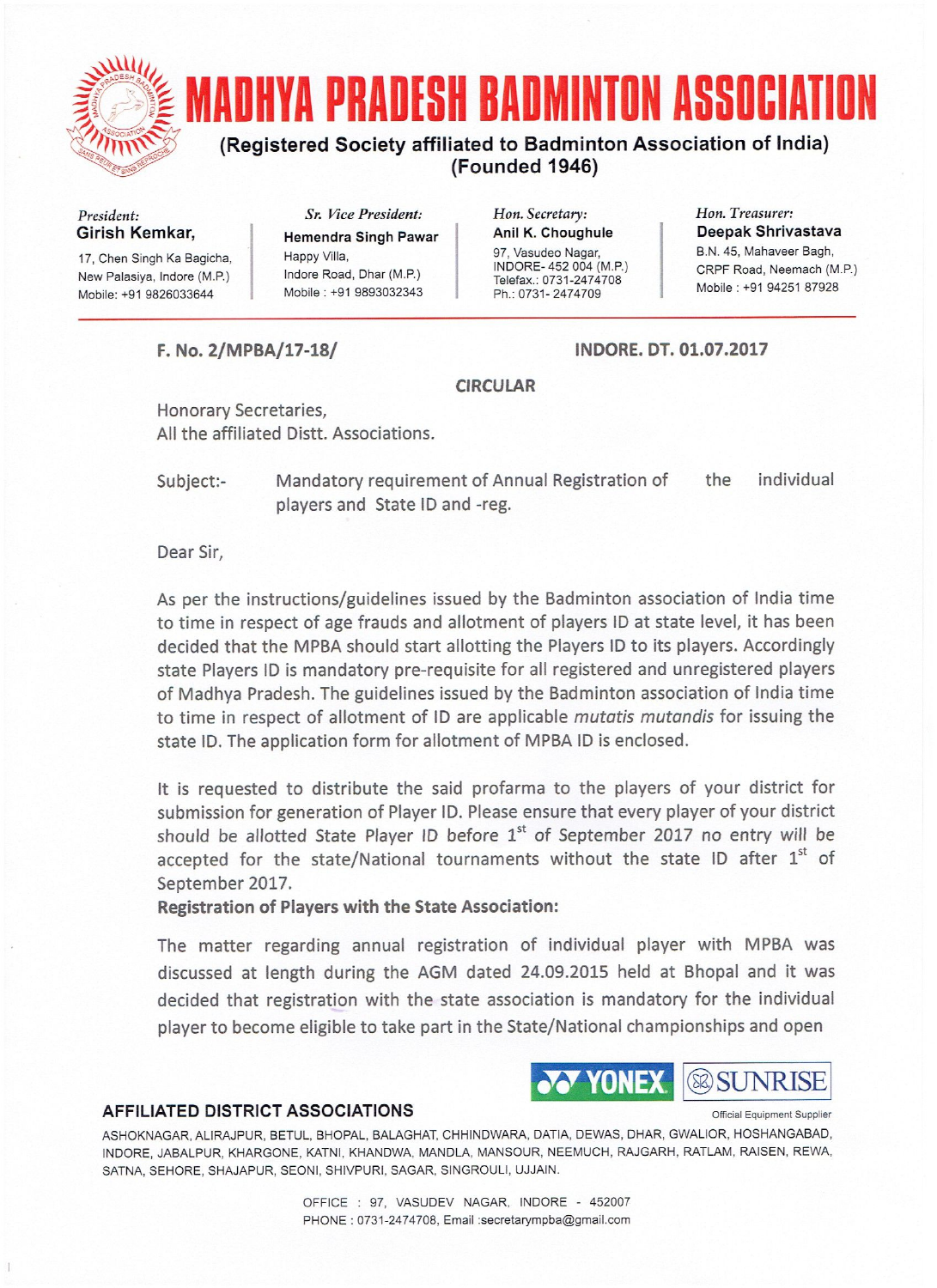Subject: - B.A.I. I. D. Requirements.

# Dear All,

This is to bring to your kind notice that to be in line with the Sports Code of D.Y.A.S. GOI guidelines on Age fraud and directions of Delhi High Court in the case of Lokniti Foundation vs. Union of India and others following conditions are to be followed by all state associations in determination of age of the players being recommended for B.A.I. I.D.

It is necessary not to blindly rely exclusively on birth certificate/documents submitted by the players. This is to ensure creating a level playing field for the players of a particular age group and thus have fair play within the same age group. Hence all are advised to implement the requirements before recommending any player for BAI ID.

### **Conditions as under are must which have been conveyed earlier also: -**

(a) Enclosed please find the amended I.D. form for players.

(b) Date of birth registration certificate has to be dated and signed by appropriate authorities in the same year as of birth of the player.

(c) Medical checkup of all participants in the age category of Under 13, Under 15 and Under 17 during the state championships shall be carried out by a three member medical commission of medical doctors.

(d) On a protest received for Under 19, medical checkup by a three member doctors' commission, and the following parameters under the Head of medical board constituted which shall include radiological examination(Digital X-ray) and even /M.R.I./C.T. Scan (as applicable) shall be carried out to ascertain the age:-

- (I) X-Ray advised as per requirements depending upon the age group and gender :
	- (i) Shoulder Joint with Clavicle: A.P. View
	- (ii) Elbow joint: A.P. View and Lateral View
	- (iii) Hand with wrist: A.P. View
	- (iv) Pelvis with hip joint: A.P. View

To,